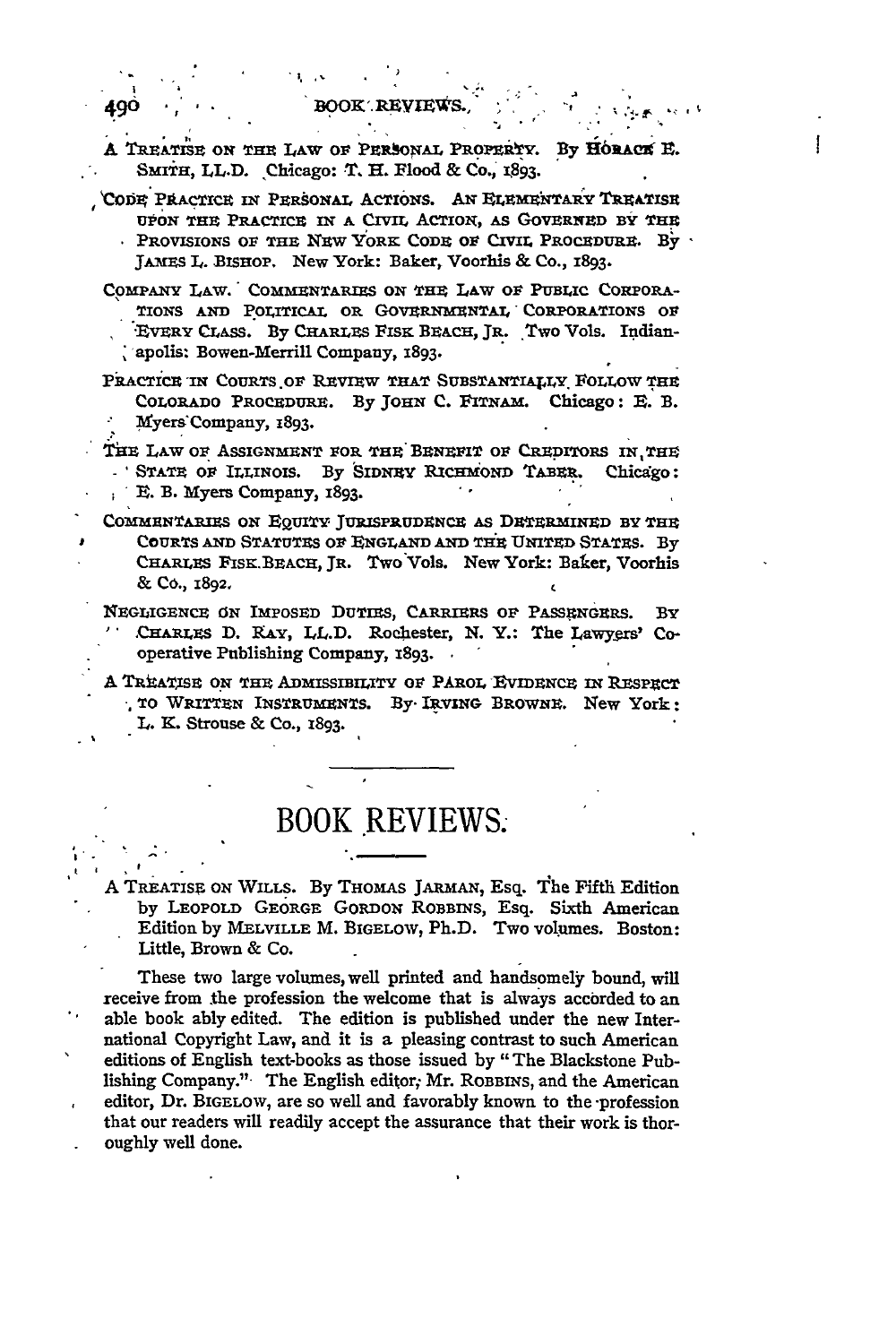And their task has been no light one. The scope of the author's plan is so comprehensive that all branches of the law which are directly or indirectly connected with the subject of wills are treated or in the text. Indeed, it might well be questioned how far a writer on wills is justified in treating at length such subjects as the " Rule Against Perpetuities" and "Restraints upon Alienation and Marriage," which, being rules of property, may be discussed with equal propriety in connection with conveyances *inter vivos.* But be this as it may, the editors have not shrunk from the attack upon the enormous number of decided cases which they were compelled to examine, and the text and notes have grown under their hands into an exhaustive treatise, supplementary to the original work.

If we take, for example, the portions of the book which relate to the **"'** Rule Against Perpetuities," we shall readily appreciate the value of the editors' work. Dr. BIGELOW has been wise enough to keep before him Mr. GRAY'S admirable monograph, and he has not hesitated to cite from it freely. The note to **\* 214** is an example of this. The same remark applies to the note to  $*$  229, in which reference is made to Mr. GRAY's demonstration of the incorrectness of the decision of the Supreme Court **of** Pennsylvania in Smith's Appeal.' This decision, by the way, has since been overruled. In connection with the subject of "Limitations of Property" we are glad to note the English editor's criticism of the.decisions of KAY, J., in Whitby v. Mitchell<sup>2</sup> and Frost v. Frost.<sup>3</sup> In these cases that learned judge, declared that the giving of an estate to an unborn person for life, followed **by** an estate to any child of such unborn person, is forbidden by an absolute rule independent of the rule againt remoteness-a rule identical with the old rule, forbidding limitations **by** way of remainder of a possibility upon a possibility. Mr. ROBBiNS, following closely an admirable article by Mr. VAIZEY,<sup>4</sup> advances considerations which go far toward convincing the learned judge of error.<sup>5</sup>

Dr. BIGELOW has reprinted, in the form of a note to  $*$  32, the chapter on "Probate," which was prepared for the fourth American edition. It contains a valuable collection of authorities, carefully arranged and intelligently discussed.

We read with satisfaction the note to **\* 326,** where Dr. BIGELOW, in speaking of the interpretation of wills, says: "Much of the subject of uncertainty in the language of wills, like much of the more general subject of interpretation and construction, though commonly treated as part of the law of wills, does not in reality belong to the law of wills at all, or to any other law than the vague one which requires of the critic the use of that sound understanding and correct thinking which are common to every department of criticism."

Among the other longer notes which we have examined with interest and profit may be mentioned the note to **\* p. 1131,** on "Estates in Fee

**188** Pa., **492.**

**242 Ch.** D., 494. Affirmed in Court of Appeal, 44 **Ch. D., 85.**

**343 Ch. D., 246.**

**4** Law Quart. Rev., October, x8go.

 $5*249.$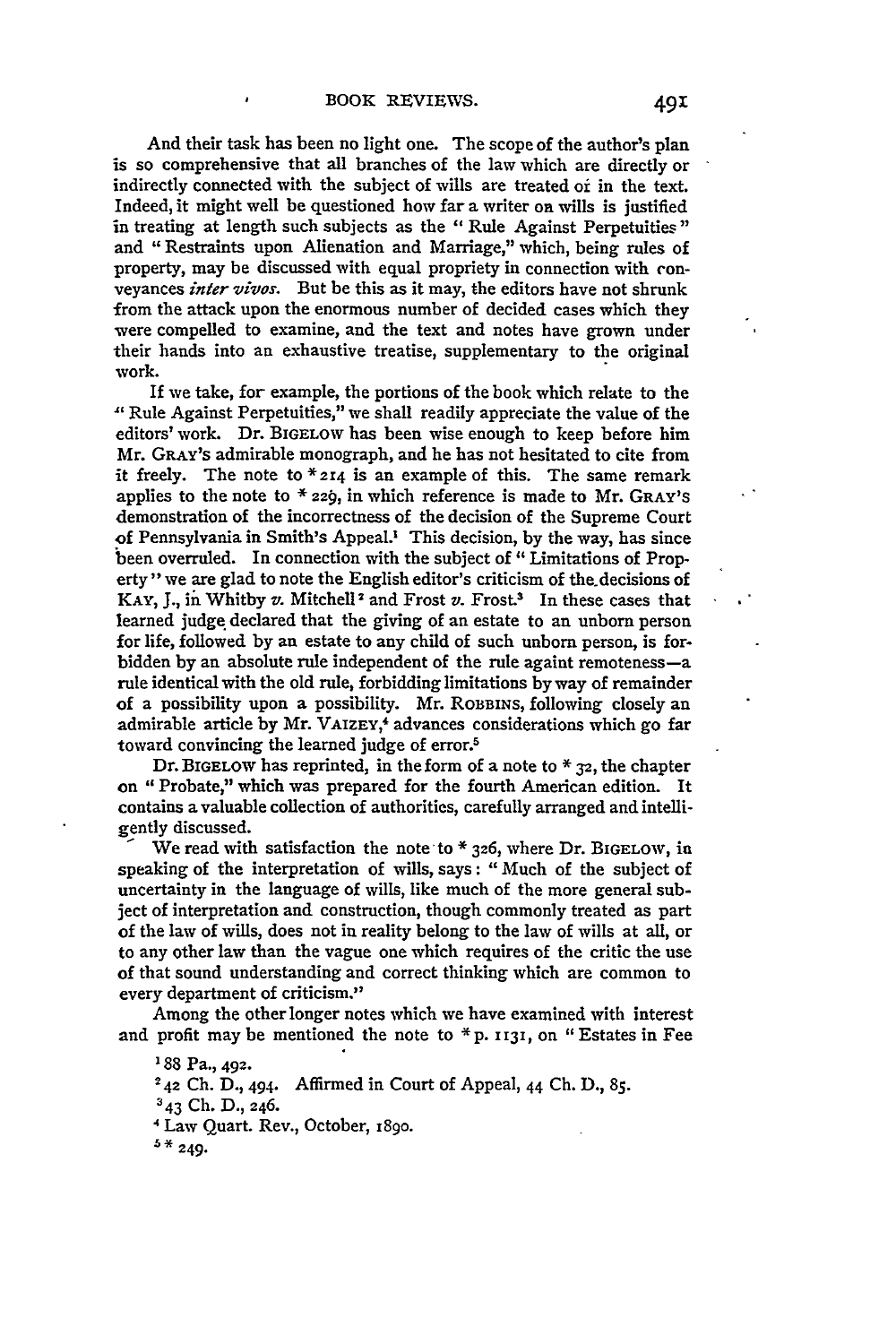Without Words of Limitation," and the.note to **\*p. 1320,** on the Definite and Indefinite Failure of Issue.",

The book is provided with a separate table of American cases, and the distinction between the notes'of the English editor and those of the American editor is marked by printing the latter in double-columns.<sup>1</sup> The plan of omitting the brackets from the body of the text cannot be too strongly commended. Their presence subserved no useful purpose; their absence makes the page more readable and more sightly.

**G. W. P.**

THE, LiW **AND** PRACTICE **OF** INTERNATIONAL EXTRADITION **BETWEEN THE UNITED STATES AND THOSE** FOREIGN **COUNTRIES** WITH WHICH IT HAS TREATIES. OF EXTRADITION., **By JOHN G.** HAWLEY-Chicago: Callaghan & Co., 1893. **.**

This work, which is the first **in** America that has.appeared devoted exclusively to. the subject of International Extradition, will prove of great value and use to the profession. The sixty-nine pages of text have no other than paragraph divisions. Each paragraph commences with a plain statement of the law discussed, and set in large bold type. One **by** simply turn. ing over the pages can, in avery short time, gain a very good general idea of the subject. We could have wished, however, that the author had collected under the title of "Contents" the principles discussed in the different paragraphs. The text contains a rather minute description of the proper proceedings, together with the forms to be used in cases of extradition. The appendix of the work, which is much more voluminous than the text, has a copy of the revised statutes of the United States, Title LXVI<sub>I</sub> Extradftion; **the** Act of r88z, 47 Stattite, Chapter **378,** to regulate the fees and practice in extradition, and the extradition treaties in existence between the United States and foreign powers. It would have added greatly to the convenience of the reader if Mr. **HAWLEY'** had inserted a table giving in a condensed form the extraditable crimes under existing treaties with each foreign government. We also regret that, while mentioning the particular construction placed upon the clauses of the treaties in the body of the text, he has not seen fit to annotate the treaties themselves. Concerning the text itself, while we cannot but admire the clearness of Mr. HAW-LEY's style and the accuracy of his statements of law, we regret he has **not** embraced the opportunity afforded him and written a complete and exhaustive treatise. Compare, for instance, the paragraph dealing with the question whether a fugitive extradited for one offense can be tried for other offenses than those for which he has been 'extradited, with the opinion of Mr. Justice MILLER on the same point in the great case of -United States v. Raucher, **iig U. S., 407, i886.** Mr. HAWLEY'S statement of the controversy is clear and accurate, but here, it seems to us, that there was a chance for the author to enter upon an exhaustive and critical discussion **of** the force of the different arguments advanced to sustain the position maintained **by** the majority of the Supreme Court in the above-cited case, and the position adopted in the case of Adraince **z.** Legrave, 59 **N.** Y., no, and supported **by** Secretary FISH in his con-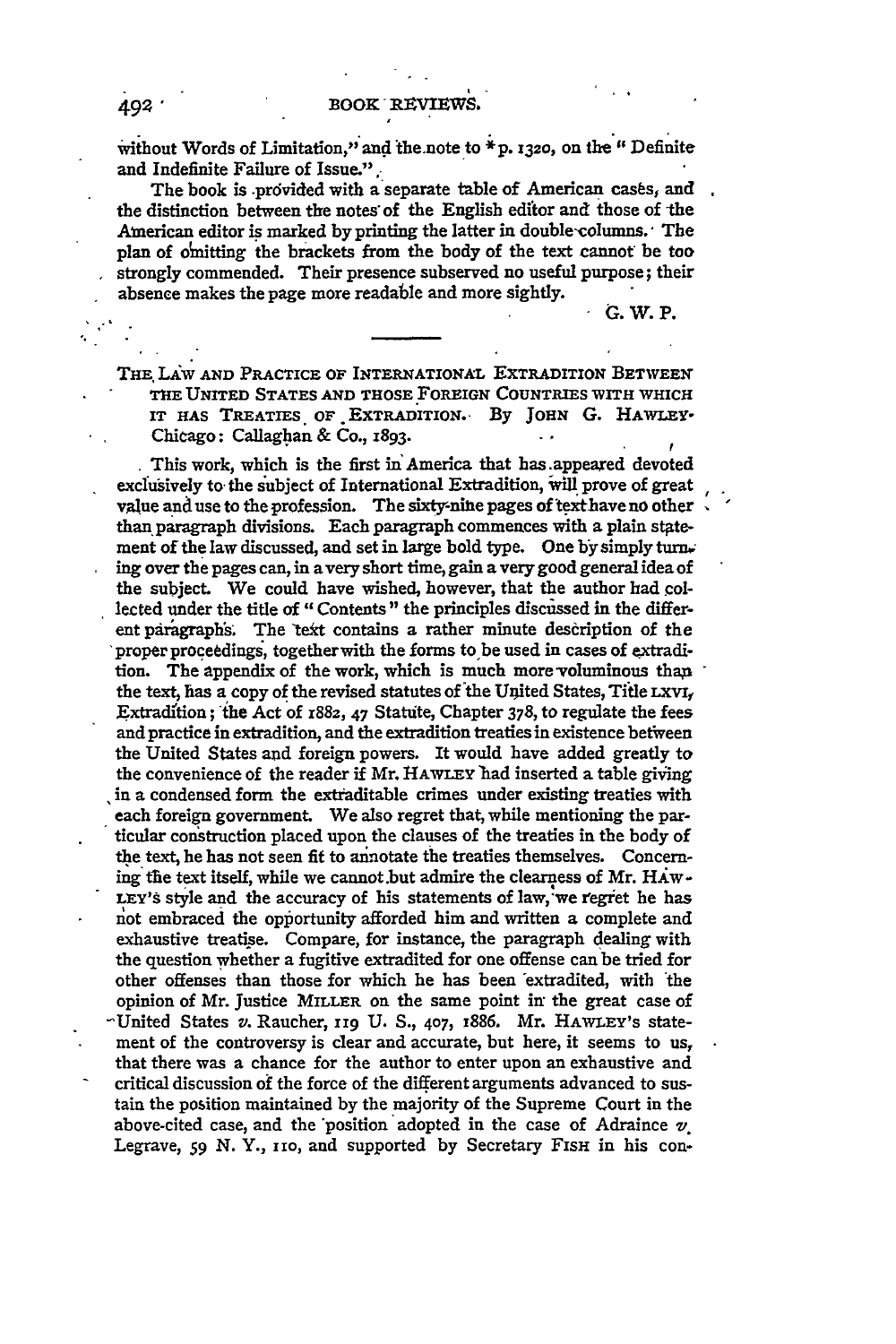troversy with Lord DERBY over the Winslow case. At least, citations to all the materials of the controversy should have been made. Mr. HAW-LEY confines himself to the citation of cases and the article by Judge COOLEY. It is evident, however, that Mr. Justice MILLER'S mind, from what he says in his opinion, page 429, was much more influenced by the able articles of Mr. LAWRENCE and of Judge LOWELL than he was by anything found in reported cases. In short, our criticism of the work would be that Mr. HAWLEY might have written an exhaustive and able monograph or critical discussion on international extradition, collecting all the data on the subject. What he has done is to give a concise statement of the leading principles of the law of extradition as interpreted by the courts of the United States, with a clear statement of the history of the conflict between different principles. Yet the book in its present shape is of great interest and use to the profession, and we take great pleasure in recommending it to our readers.

## W.D.L.

 $\frac{1}{2}$  $\frac{1}{2}$ i.

THE RAILROADS AND THE COMMERCE CLAUSE. By **FRANCIS** COPE HARTSHORNE, Member of the Philadelphia Bar. University of Pennsylvania Press, 1892. Pp. I65.

It is rare that a writer can find a subject at once so new and so important as this: it is rarer still that he can treat it in a manner so satisfactory. The power of Congress over the railroads has been extremely ill-defined. It rests largely on a clause in the Constitution framed before railroads were invented, and requiring deeper analysis than most judges **.** have felt themselves ready to give. State commerce and interstate commerce are so linked that it is almost impossible to regulate either one effectively without a good deal of incidental regulation of the other. The author recognizes this fact, and holds that the constitutional power to regulate commerce between the States carries with it the power to regulate State commerce, so far as this is a necessary means to that end. The number of decisions which can be alleged in support of this view is ,not as yet very large; but we imagine that they will grow more numerous in the immediate future. The line of reasoning adopted **by** the author seems cogent; it certainly has the merit of reducing to a system the definition of rights which have hitherto been chaotic and conflicting.

If Congress uses the powers which the author attributes to it, there will be little room for State regulation of rates; for each rate forms part of a general system, and it is usually impossible to touch one without affecting a hundred others. What, then, it may be asked, is left to the States? The author believes that their action would be confined to the sphere of police regulation, and within that sphere he thinks they would have large room to act. We do not believe that the distinction can be drawn as clearly as Mr. HARTSHORNE supposes. There is about as much intermixture of State and interstate matters in police regulation as in rate regulation. Mr. HARTSHORNE apparently holds (97, 98) that a State may prescribe the use of a *particular* automatic coupler. Suppose two adjacent States prescribe different couplers, each good for the purpose in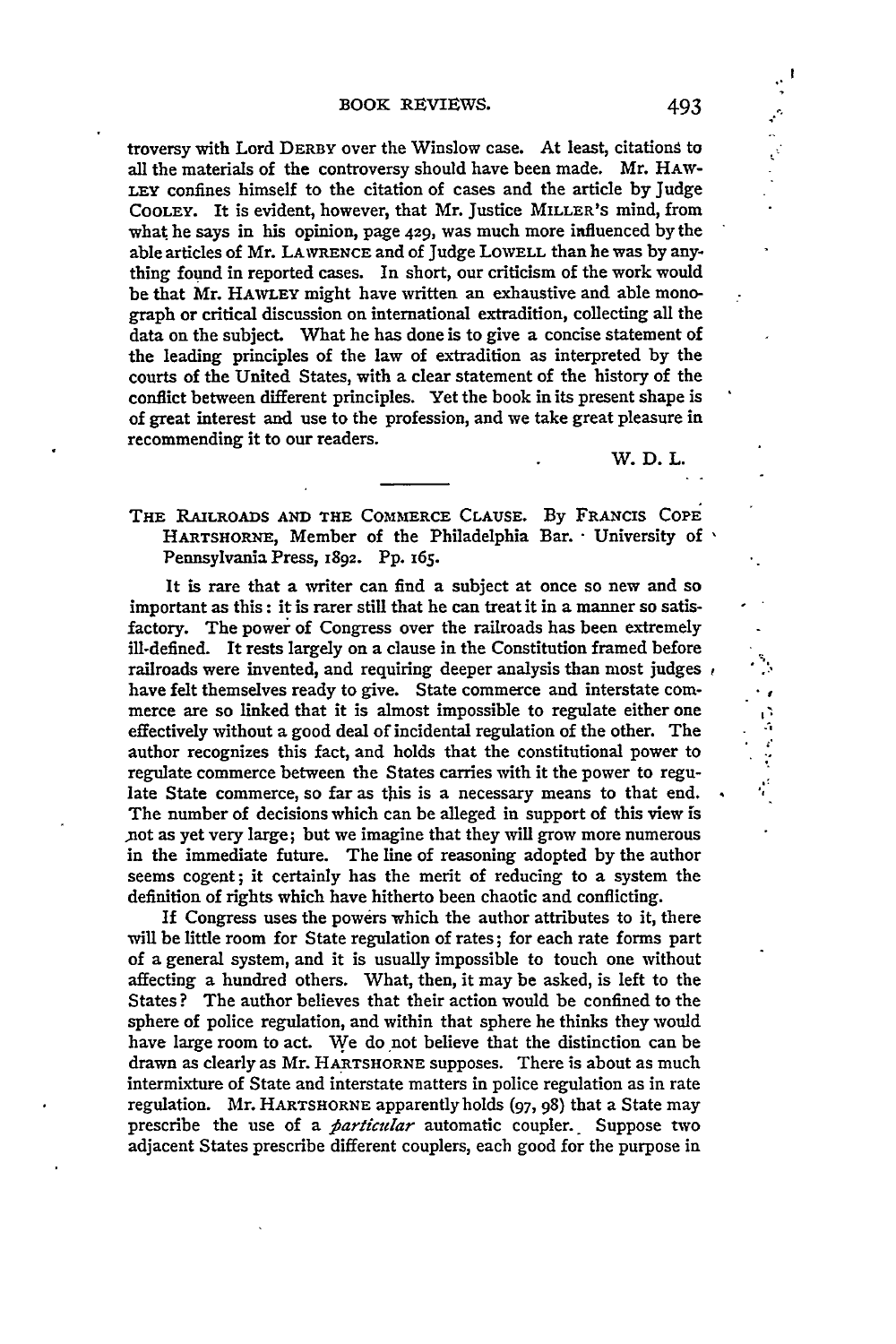view, but neither of them coupling well with the other. It is obvious that regulations of this kind-of which a few years ago there was some danger -would amount in many cases not merely to. a regulation, but to a **pro**hibition of interstate commerce. While each law might be proper enough in itself, the combination of the two would be inadmissible. **A** similar point might be made.with regard to much of the tax law of different States. The difficulty is often not so much connected with the inherent wrongness of State tax laws as with the possibilities of conflict and interference, and the same line of analysis which Mr. HARTSHORNE applies to rate regulation might, perhaps, have been extended with equal pertinence to taxation.

If C6ngress does not use the power which it possesses, there **'is** more room left for the action of the State legislatures, with all the dangers that such action involves. Nor is the common law protection against such danger as effective as most people think. The author is right in saying that the remedy must, in the majority of cases, be political rather than judicial. But we think that he fails to appreciate the many cases in which this political remedy can be applied; and, in particular, the legitimate work of railroad commissions. He thinks of a commission as a poor kind of court. If a commission tries to be a court, it is undoubtedly a poor kind of court. The best commissions, like those of Massachusetts twenty years ago, or Iowa ten years ago, have not tried to be courts at all. Their work has been educational rather than judicial. They have not been adjudicating between parties hostile in interest, but'have been protecting the common 'permanent interest of both parties against the momentary interest of one side or the other. Their business has been to prevent fights, not to settle them. It was in some respects a misfortune that the Interstate Commerce Commission was composed wholly of lawyers, **for** they were led to attribute a judicial character to their work which has interfered with its success. What Mr. HARTSHORNE. regards as "the evident purpose" of the establishment of the commission--the establishment of consistency and uniformity of policy-we believe to have been chiefly an afterthought of the commissioners themselves, and not a wholly fortunate one at that. We agree with Mr. HARTSHORNE in not liking the present status of the commission, but we should seek a remedy in the opposite direction from his. We would not make it more of a court, but less of one. The commissions whose real power was. greatest have been those whose appearance of judicial authority was least. Bodies of the type suggested **by** Mr. HARTSHORNE have enjoyed, **as** a rule, small measure of success. Let us have courts for the adjudication of disputes, commissions for their prevention; and let us not imperil the success of the commission in the latter function **by** encouraging it to assunie the former. ARTHuR T. **HADLEY.**

INTERNATIONAL COURTS OF ARBITRATION. By THOMAS BALCH. Reprinted, with notes, by THOMAS WILLING BALCH. Philadelphia, **1892.**

It is with especial interest that we call attention in our columns to the above work, which treats of a subject which is now attracting the